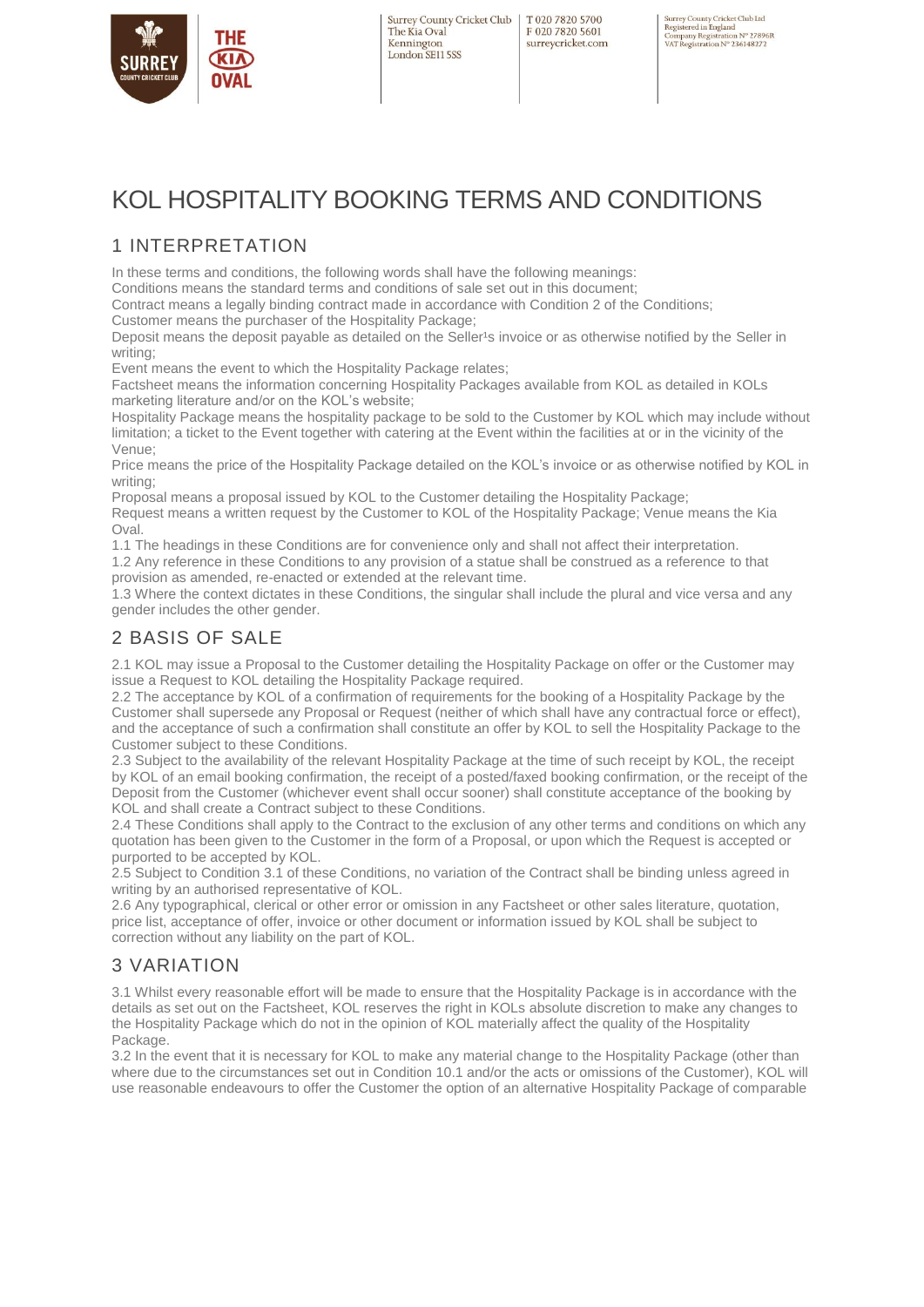

T020 7820 5700 F020 7820 5601 surreycricket.com Surrey County Cricket Club Ltd<br>Registered in England<br>Company Registration № 27896R<br>VAT Registration № 236148272

standard or, where such alternative Hospitality Package is not available or is unacceptable to the Customer, will repay to the Customer the Deposit and any additional Price already paid by the Customer.

## 4 PRICE

4.1 Subject to Condition 5.9 KOL reserves the right, by giving written notice to the Customer at any time before delivery of the Tickets, to increase the Price to reflect any increase in cost of the Hospitality Package to the Seller including but not limited to any foreign exchange fluctuation, currency regulation, alteration of duties or any cost incurred by KOL without fault of the Seller since the issue of the Factsheet and/or invoice.

## 5 TERMS OF PAYMENT

5.1 Where applicable the Deposit shall be paid by the Customer within 10 days of receipt by the Customer of KOLs invoice and shall (save as expressly provided in these Conditions) be non-refundable.

5.2 On receipt of an email booking confirmation, a faxed booking confirmation, or the receipt of the Deposit from the Customer the Hospitality Package shall deemed to be booked, subject to payment of the Price in full. 5.3 Where payment has not been made in full an invoice detailing the amount of the Price outstanding shall be sent by KOL to the Customer 12 weeks prior to the Event and the Customer shall pay the remainder of the Price in full (including any additional amount added after the Price was initially quoted to the Customer pursuant to Condition 4.1) no later than 8 weeks prior to the Event (time for payment being of the essence).

5.4 The Price in respect of any bookings made within 12 or fewer weeks of the relevant Event must be paid in full by the Customer at the time of booking and the Price in respect of any bookings made within 7 days of the relevant Event must be paid in full by an authorised credit card.

5.5 Any additional fees or charges for any additional goods or services provided by or on behalf of KOL for the Customer at the Event at the Customer's request which are not included in the Hospitality Package shall be paid for in full by the Customer by an authorised credit card.

5.6 If the Customer fails to pay the Price in full by the due date as detailed on the invoice, or the Customer gives the Seller notice in writing of its intention to cancel the Hospitality Package then, without prejudice to any other right or remedy available to KOL, KOL shall be entitled to cancel the Contract and suspend provision of the Hospitality Package and any further Hospitality Packages to the customer and;

5.7 In the event that the Contract is cancelled in accordance with Condition 5.6(b) and KOL is able to re-sell the Hospitality Package for the full Price after payment by the Customer of the Price, the Seller shall reimburse to the Customer the full Price 5.8 All payments made by credit card will be subject to a 2 per cent service charge.

## 6 DELIVERY

6.1 Delivery of the Tickets shall be deemed to be made on the earliest occurrence of either; collection of the Tickets by the Customer from KOL, or delivery of the Tickets by KOL to the Customer, or delivery of the Tickets by KOL to a third party carrier for delivery to the Customer.

6.2 Any dates quoted for delivery of the Tickets are approximate only and KOL shall not be liable for any delay in delivery of the Tickets however caused. Time for delivery shall not be of the essence unless previously agreed by an authorised representative of KOL in writing.

6.3 The Customer can be refused entry to the ground on the day of the game if they arrive without full prior payment of their Hospitality Package.

# 7 RISK AND PROPERTY

7.1 Risk of damage to or loss of the Tickets shall pass to the Customer: (a) in the case of Tickets collected from KOLs premises, at the time when KOL notifies the Customer that the tickets are available for collection; or (b) in the case of Tickets to be delivered to the Customer's premises by KOL, when KOL leaves KOLs premises to make such delivery; or (c) at the time of posting, if the Tickets are to be posted by KOL to the Customer; or (d) at the time of KOL handing the Tickets to a third party, if the Tickets are to be delivered by a third party carrier. 7.2 Once risk of damage to or loss of the Tickets has passed to the Customer in accordance with Condition 7.1 KOL shall not be liable to replace any lost or damaged Tickets.

7.3 Notwithstanding delivery and the passing of risk in the Tickets, or any other provision of these Conditions, the property in the Tickets shall not pass to the Customer until KOL has received in cash or cleared funds the payment in full of the Price and all other sums due to KOL from the Customer.

7.4 Until such time as property in the Tickets passes to the Customer, the Customer shall hold the Tickets as KOLs fiduciary agent and bailee, and shall keep the Tickets properly stored, protected, insured and identified as KOLs property.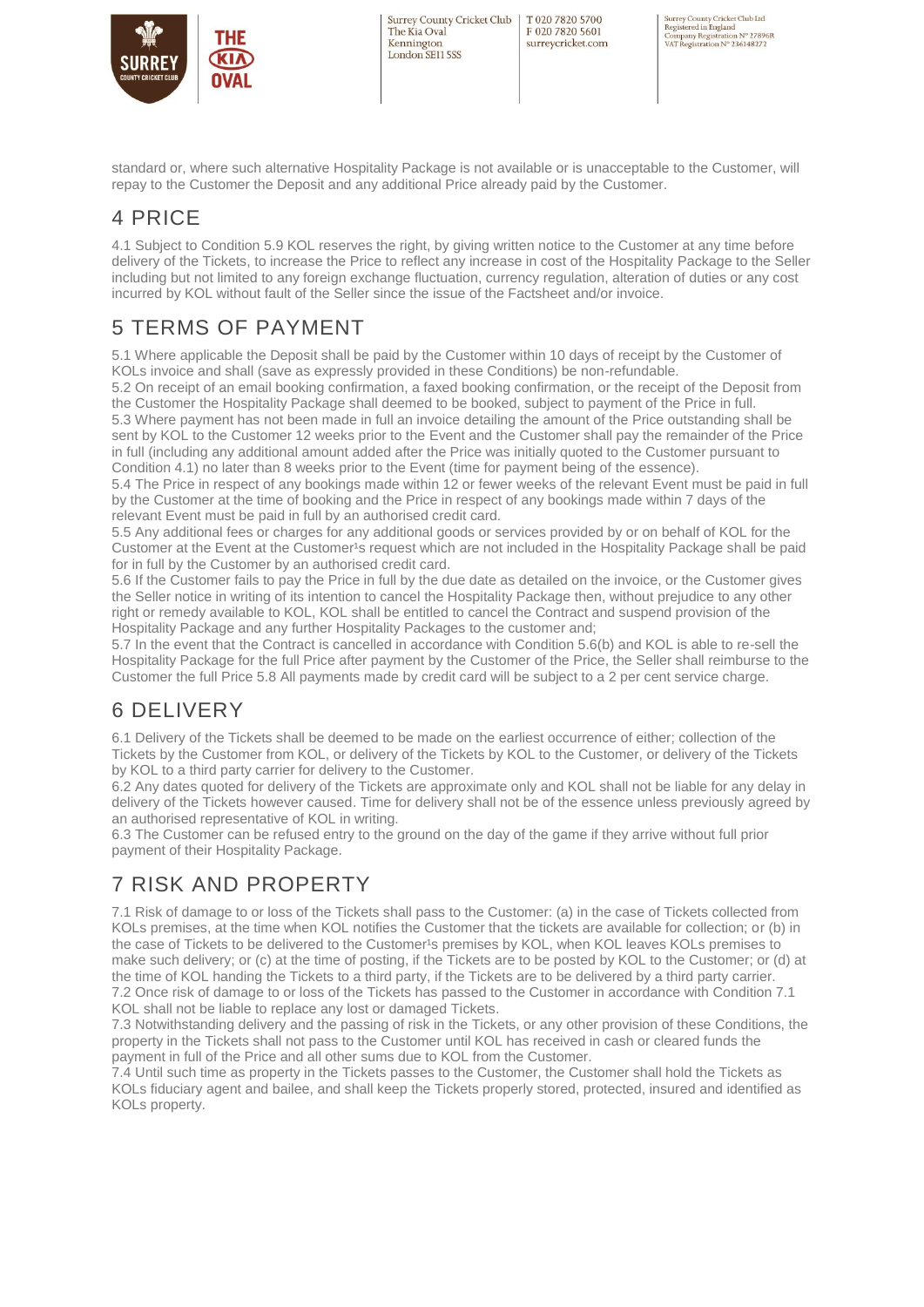

T020 7820 5700 F020 7820 5601 surreycricket.com Surrey County Cricket Club Ltd<br>Registered in England<br>Company Registration № 27896R<br>VAT Registration № 236148272

7.5 Until such time as property in the Tickets passes to the Customer, the seller shall be entitled at any time to require the Customer to deliver the Tickets to KOL and, if the Customer fails to do so forthwith, to enter upon any premises of the Customer or any third party where the Tickets are stored to repossess the Tickets. 7.6 All Tickets are non-transferable and the Customer shall not be entitled to sell or to pledge or in any way transfer, or charge by way of security for any indebtedness any of the Tickets.

## 8 WARRANTIES AND LIABILITY

8.1 Subject as expressly provided in these Conditions, and except where the Hospitality Package is sold to a person dealing as a consumer (within the meaning of the Unfair Contract Terms Act 1977), all warranties, conditions or other terms implied by statue or common law are excluded to the fullest extent permitted by law. 8.2 Where the Hospitality Package is sold under a consumer transaction (as defined by the Consumer Transactions (Restrictions on Statements) Order 1976) the statutory rights of the Customer are not affected by these Conditions.

8.3 Any complaints concerning the Hospitality Package must be notified to KOL in writing as soon as reasonably practicable after the Event.

## 9 LIMITATION OF LIABILITY

9.1 Notwithstanding anything to the contrary contained in the Factsheet or these Conditions, KOL shall not be liable to the Customer for any indirect or consequential loss or damage (including, without limitation, loss of revenue, loss of profits or loss of anticipated savings) arising out of or in connection with the performance or any breach of the Contract and the maximum liability of KOL to the Customer in aggregate for any and all claims made against KOL in contract, tort or otherwise under or in connection with the subject matter of the Contract shall not exceed the total Price paid for the Hospitality Package by the Customer to KOL in respect of the Contract.

9.2 Nothing in this Condition 9 shall operate to exclude liability for death or personal injury resulting from the negligence of KOL.

## 10 FORCE MAJEURE

10.1 KOL shall not be liable to the Customer or be deemed to be in breach of the Contract or these Conditions by reason of any delay in performing, or any failure to perform, any of its obligations in relation to the Contract or to these Conditions if the delay or failure is due to any act beyond KOLs reasonable control, including but not limited to; any Act of God, explosion, flood, tempest, fire or accident; war or threat of war, terrorist activity or threat of terrorism, sabotage, insurrection, civil disturbance or requisition, regulations, bye-laws, prohibitions or measures of any kind on the part of any governmental or local authority, import or export regulations or embargoes, strikes, lockouts or other industrial actions or trade disputes, power failure or postponement or cancellation of the Event.

# 11 CUSTOMER DEFAULT

11.1 KOL may without prejudice to any rights or remedies which it may have against the Customer defer or cancel the Contract if:

(a) the Customer commits a material breach of any of its obligations under the Contract which is not capable of remedy; or

(b) the Customer has committed a material breach of any of its obligations under the Contract which is capable of remedy but which has not been remedied within a period of 10 days following receipt of written notice to do so; or (c) the Customer enters into any compromise or arrangement with its creditors, or if an order is made or an effective resolution is passed for its winding up (except for the purposes of amalgamation or reconstruction as a solvent company) or if a petition is presented to court, or if a receiver, manager, administrative receiver or administrator is appointed in respect of the whole or any part of the other party<sup>1</sup>s undertaking or assets; or (d) the Customer (if in business) ceases or threatens to cease to carry on its business; or

(e) the Customer (if an individual) is made bankrupt; or

(f) the Customer fails to pay the Price in full with less than 8 weeks remaining prior to the Event following the issue of an invoice requesting payment of the Price.

## 12 INDEMNITY

12.1 The Customer shall indemnify KOL in full against and hold KOL harmless from all claims, costs, damages, liabilities, expenses (including but not limited to legal expenses) demands and judgements awarded against or incurred or paid by KOL as a result of or in connection with any and all acts or omissions of the Customer, its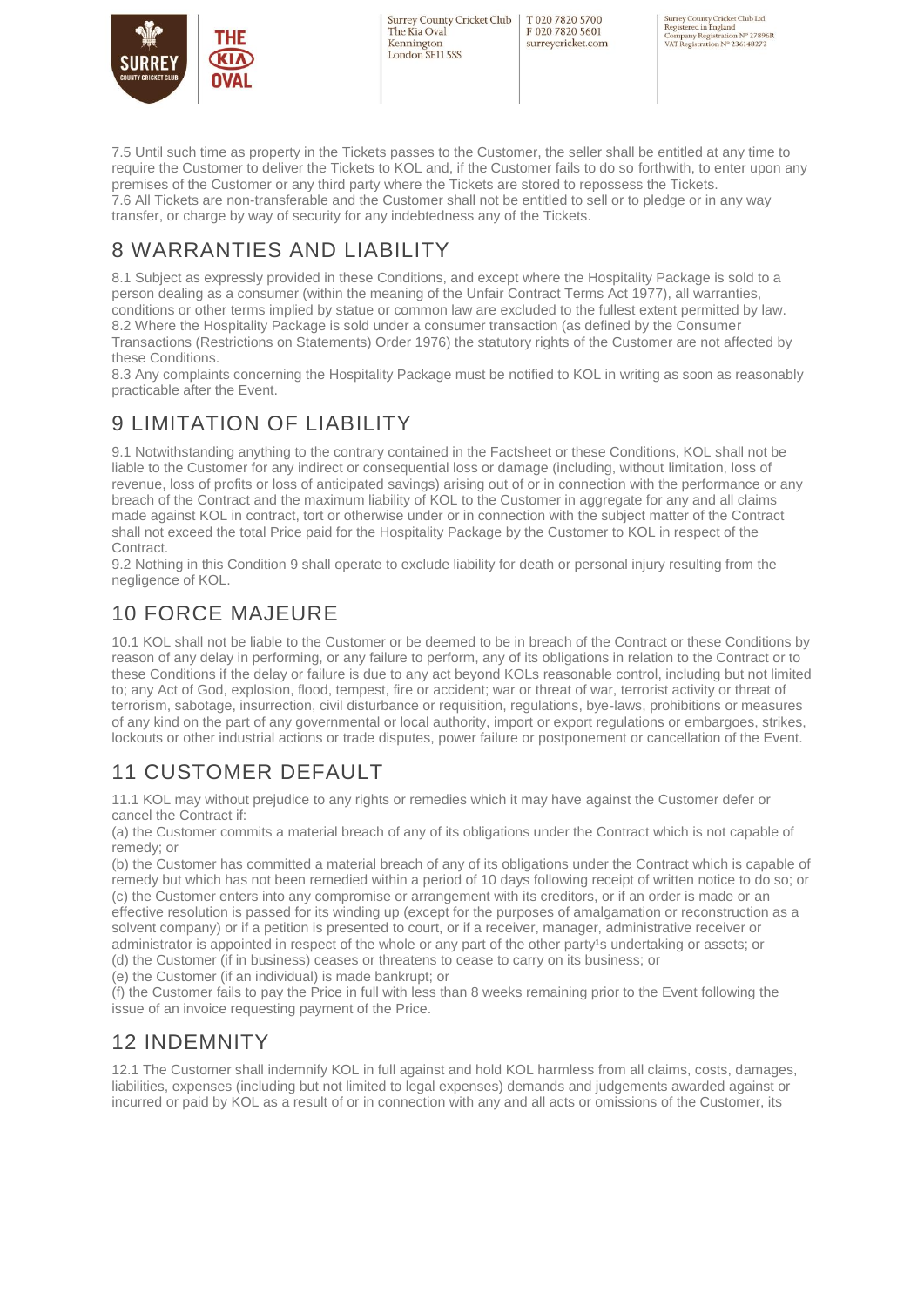

T020 7820 5700 F020 7820 5601 surreycricket.com Surrey County Cricket Club Ltd<br>Registered in England<br>Company Registration № 27896R<br>VAT Registration № 236148272

guests, employees, agents or subcontractors including but not limited to acts or omissions at the Event and damage caused to the Venue by the Customer or its guests.

### 13 VENUE CONDITIONS

13.1 The Customer is responsible for its guests and will procure that its guests comply with these Conditions (where relevant) and with any rules, regulations and directions set down by KOL,, without limitation, any and all conditions of sale applicable to Tickets.

13.2 The Customer will not resell or otherwise transfer, or offer for sale or transfer any part of a Hospitality Package without the prior written consent of KOL.

13.3 The Customer will not use any or part of a Hospitality Package (including, for the avoidance of doubt, any Tickets) as prizes in competitions, sweepstakes, raffles, draws or for other similar commercial, promotional or charitable purposes without KOL's prior written consent.

13.4 The Customer will not display any signage, promotional material or other such items anywhere at the Venue without KOLs prior written consent.

13.5 The Customer shall be responsible for ensuring the good and orderly behaviour of its guests whilst at the Venue and shall ensure that any person behaving in an unruly or abusive manner shall leave the Venue if requested to do so by KOL

13.6 As a minimum, smart casual attire is required in the facilities at the Venue and KOL reserves the right to refuse admission to any person wearing inappropriate items of clothing and/or footwear or to require any such person to leave the premises. Specific advice in relation to dress code will be included in the event information section of any hospitality documentation sent to the Customer.

13.7 Where drinks are bought on a consumption basis, returns of open bottles of wine, spirits, and part kegs of draught beer and lager cannot be accepted.

13.8 KOL accepts no responsibility for personal possessions brought into the Venue by the Customer or its guests.

13.9 A breach by the Customer of paragraph 13.2 or 13.3 shall entitle KOL to terminate the Contract without refund to the Customer.

13.9(a). Under no circumstances may any person at the ground use a mobile telephone, computer or other kind of communication device either (i) to communicate or in any way transmit any form of commentary, data or other material in relation to a cricket match taking place at the ground for any kind of improper betting or other corrupt or unlawful purpose; or (ii) to conduct betting activity in a public pitch-facing part of the ground in a way which, in [the Club's] (or its appointed nominee's) opinion, otherwise brings the game or [the Club] into disrepute or which offends (or is likely to offend) other spectators.

## 14 GENERAL

14.1 The Contract is personal to the Customer and the Customer shall not assign or transfer or purport to assign or transfer to any other person any of its rights or sub-contract any of its obligations under the Contract. The Seller shall be entitled to assign or sub-contract any of its rights, benefits and interests in or under the Contract to third parties.

14.2 Notices shall be deemed to be served on delivery when delivered by hand, on receipt of a printout confirming due transmission when transmitted by electronic mail or facsimile, or 5 days after mailing if sent by mail, provided the postage is properly paid and such notice is correctly addressed to the respective party at the address made known by each party prior to entering into the Contract. If a party changes its address for notification purposes, then it shall give the other party written notice of the new address and the date on which it shall become effective.

14.3 No waiver by the Seller of any breach of the Contract or these Conditions by the Customer shall be considered as a waiver of any subsequent breach of the same or any other provision.

14.4 Nothing in the Contract or these Conditions shall constitute or be construed as constituting a partnership or joint venture between the Seller and the Customer or shall authorise either party to enter into contractual relationships or incur obligations on behalf of the other party.

14.5 An entity which is not expressly a party to the Contract has no right under the Contracts (Rights of Third Parties) Act 1999 to enforce any term of the Contract or these Conditions.

14.6 If any provision of these Conditions or the Contract is found by any competent authority or a court of law to be invalid or unenforceable for any reason, the invalidity or unenforceability of that provision will not affect the validity or enforceability of the remainder of these Conditions and the Contract shall continue in full force and effect.

14.7 The Seller will use the data supplied by the Customer in order to inform the Customer of future Events and offers.

14.8 If Condition 8.1 of these Conditions is deleted (which shall be indicated on the invoice issued to the Customer) separate Conditions (in lieu of Condition 8.1) will be attached to these Conditions.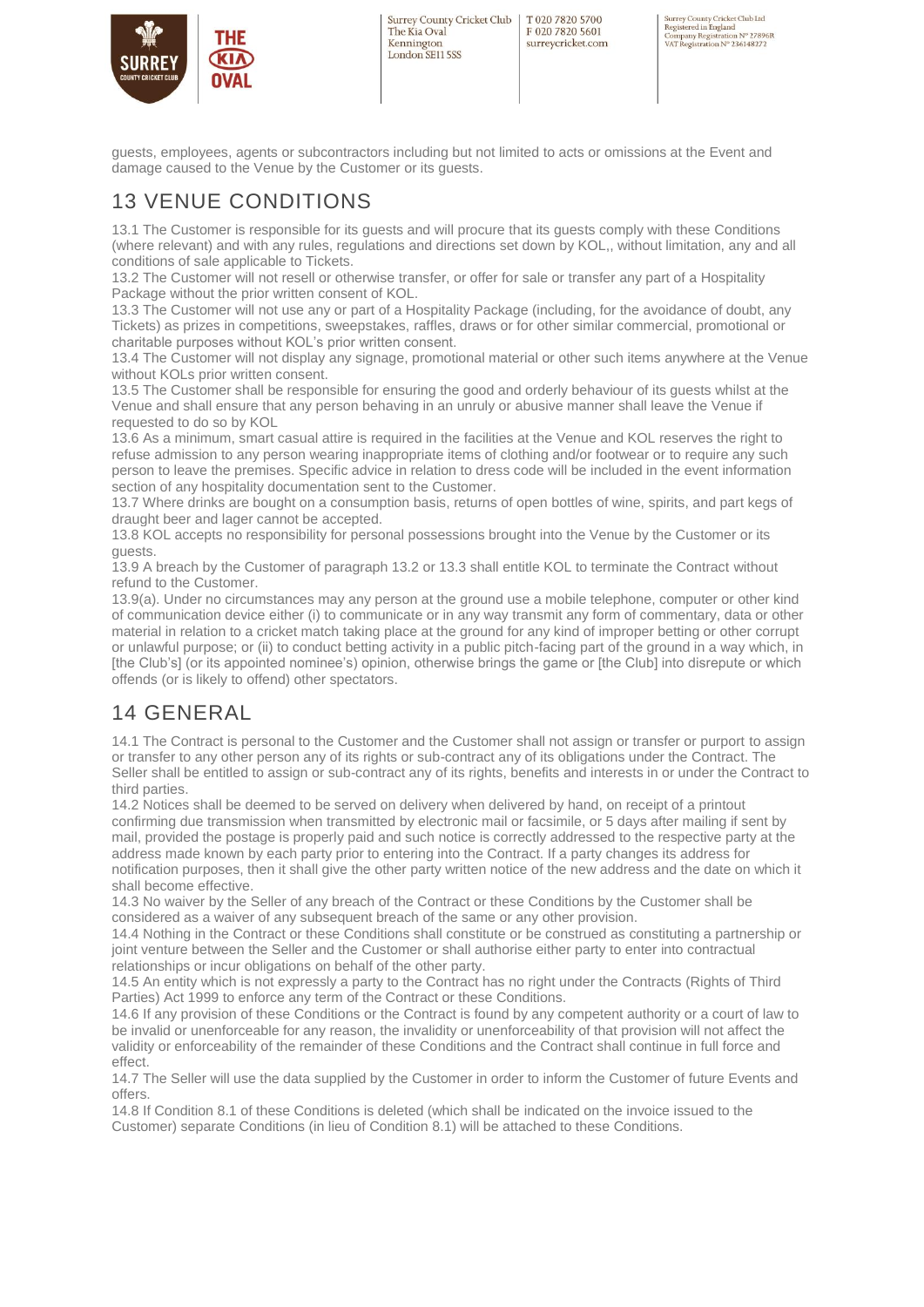

T020 7820 5700 F020 7820 5601 surreycricket.com Surrey County Cricket Club Ltd<br>Registered in England<br>Company Registration № 27896R<br>VAT Registration № 236148272

14.9 These Conditions and the Contract shall be governed by and construed in accordance with the laws of England, and the Customer agrees to submit to the non-exclusive jurisdiction of the English courts.

## 15 REFUND

If you have purchased directly from The Kia Oval then the following Terms & Conditions apply. If play is restricted or does not take place at the Ground on the day for which your hospitality package was valid, you will be issued a refund equalling the face value of the highest general admittance ticket price only for that particular event (see kiaoval.com for ticket prices) - Claims for refunds are subject to there being:

#### Test Match

Days 1 to 4 of the Test Match:

(a) **15 overs or less because of adverse weather conditions or completion of the match** - a full refund; of the highest general admittance ticket price for that particular event

(b) **15.1 overs to 29.5 overs because of adverse weather conditions or completion of the match** - a 50% refund of the highest general admittance ticket price for that particular event.

Day 5 of the Test Match:

(a) No play because the match has been completed – a full refund (of the highest general admittance ticket price for that particular event). - **Please be aware that no refund will be given should any play occur on the last day of the 2019 Test Match at the Kia Oval.**

#### One Day International

If you have purchased directly from The Kia Oval then the following Terms & Conditions apply. If play is restricted or does not take place at the Ground on the day for which your hospitality package was valid, you will be issued a refund equalling the face value of the highest general admittance ticket price only for that particular event (see kiaoval.com for ticket prices) - Claims for refund are subject to there being:

**a) 15 overs or less because of adverse weather conditions and no result is obtained - a full refund for the** sum of the highest general admittance ticket price:

b) **15.1 overs to 29.5 overs because of adverse weather conditions and no result is obtained** - a 50% refund for the sum of the highest general admittance ticket price.

#### Domestic Cricket

If play is restricted or does not take place at the Ground on the day for which your hospitality package is valid, you may claim a refund equalling the face value of the highest general admittance ticket price only for that particular event (see kiaoval.com for ticket prices) The price of the hospitality part of the package is nonrefundable - Claims for a refund are subject to there being:

#### **T20 BLAST HOSPITALITY REFUND SCHEME**

9.5 overs or less because of adverse weather conditions – a full refund\* equalling the face value of the highest general admittance ticket price only for that particular event.

#### **ONE DAY CUP**

• 10 overs or less are bowled on the day – a full refund\* equalling the face value of the highest general admittance ticket price only for that particular event

• More than 10 but less than 25 overs are bowled on the day – a 50 % refund\* equalling the face value of the highest general admittance ticket price only for that particular event

#### **COUNTY CHAMPIONSHIP DIVISION 1**

19.5 overs or less because of adverse weather conditions – a full refund\* equalling the face value of the highest general admittance ticket price only for that particular event

\*In no other circumstances can money be refunded.

**Please note that all claims for refunds or other queries must be directed to the original point of purchase.**

## 16 POST-MATCH SURVEY TEST TICKETS

16.1 The Competition is open to those aged 18 and over only. Proof of identity and age may be required. 16.2 All entrants must reside and have a registered address in the UK, and must be Members of Surrey County Cricket Club for 2018.